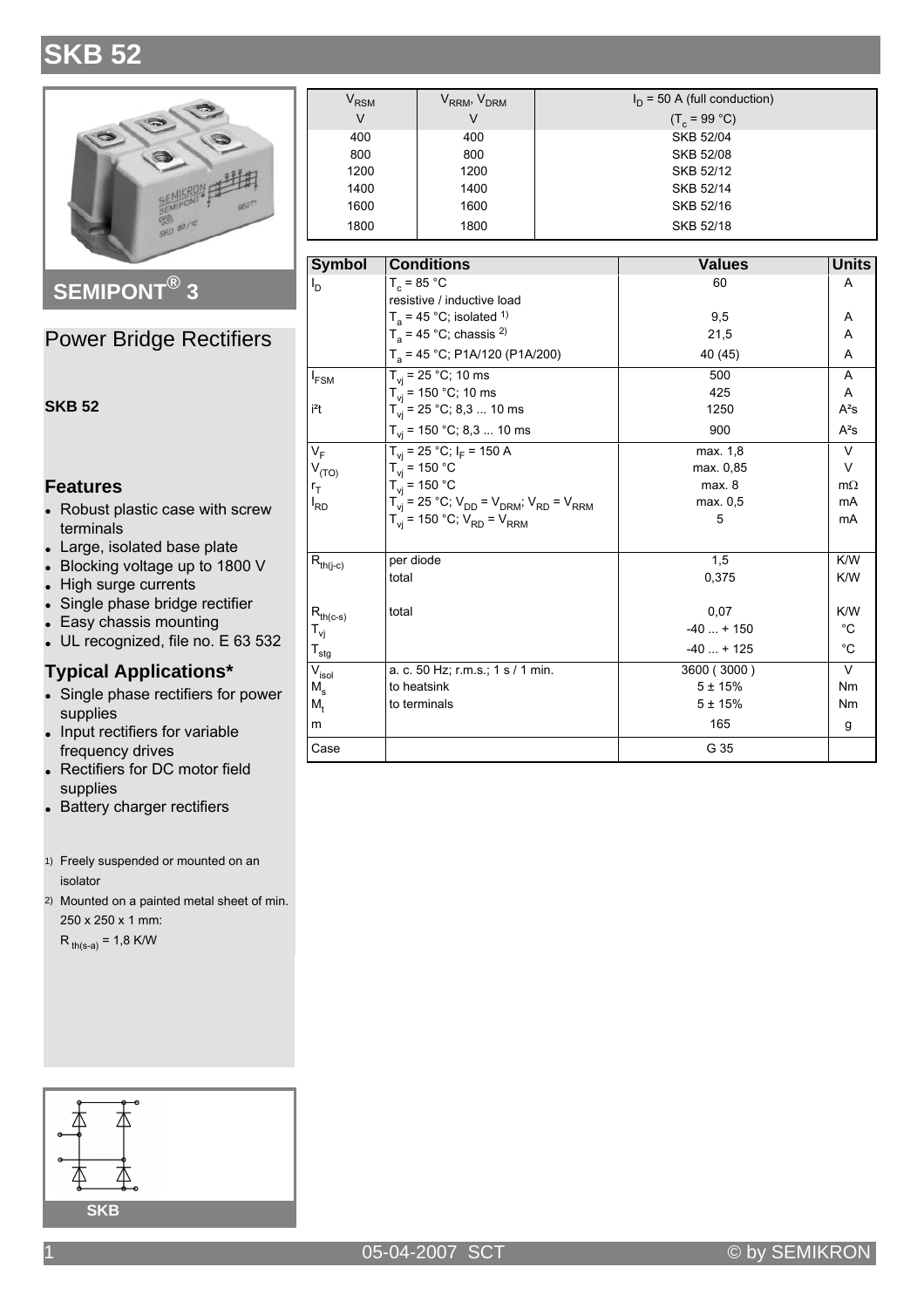### **SKB 52**